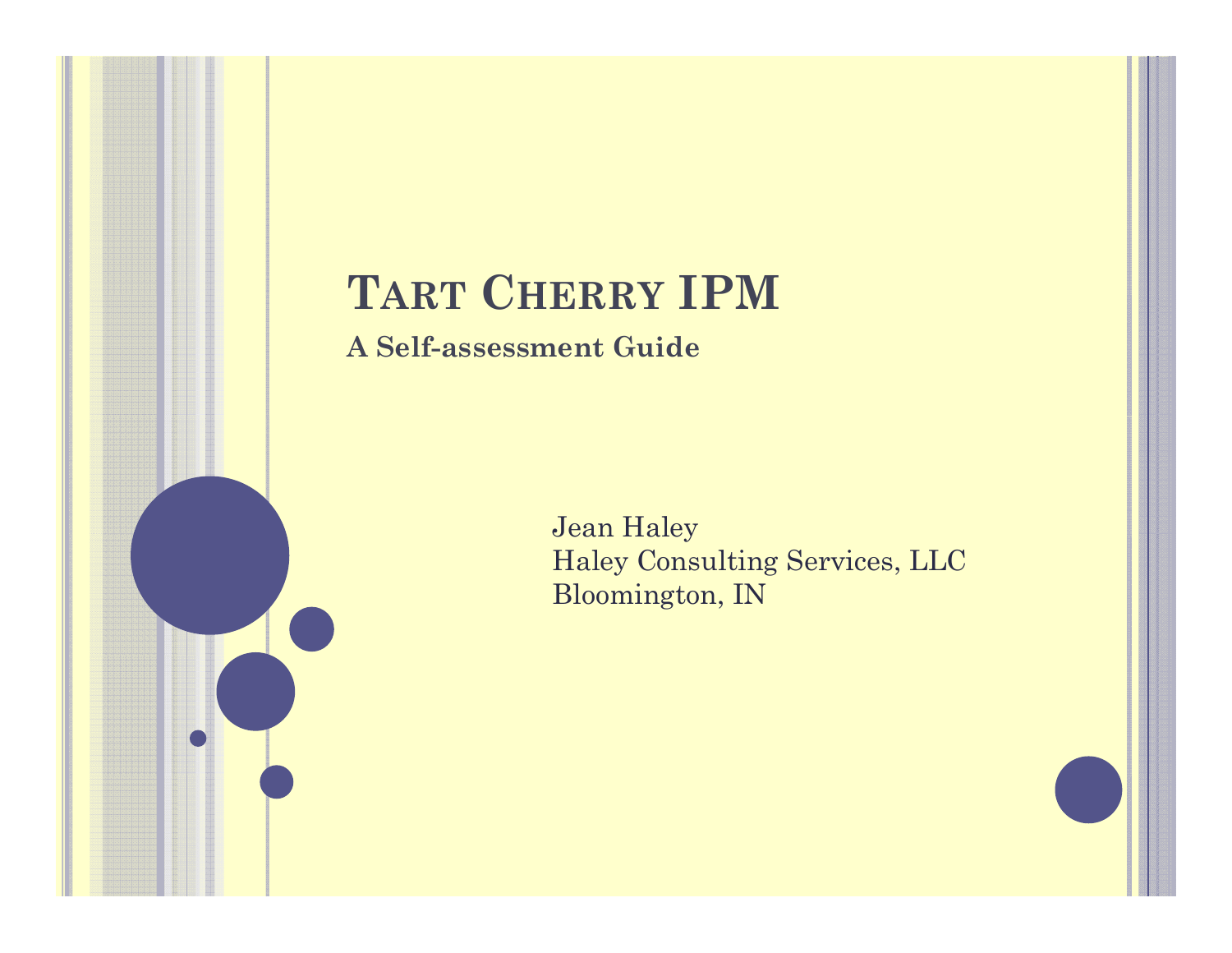# SPECIAL THANKS

- **•** Growers & industry representatives who reviewed the guide book and provided feedback
- $\mathbf O$ Nikki Rothwell & Erin Lizotte
- **o** RAMP management team
- $\bullet$ Michigan State University Board of Trustees
- **o** USDA Cooperative State Research, Education, and Extension Service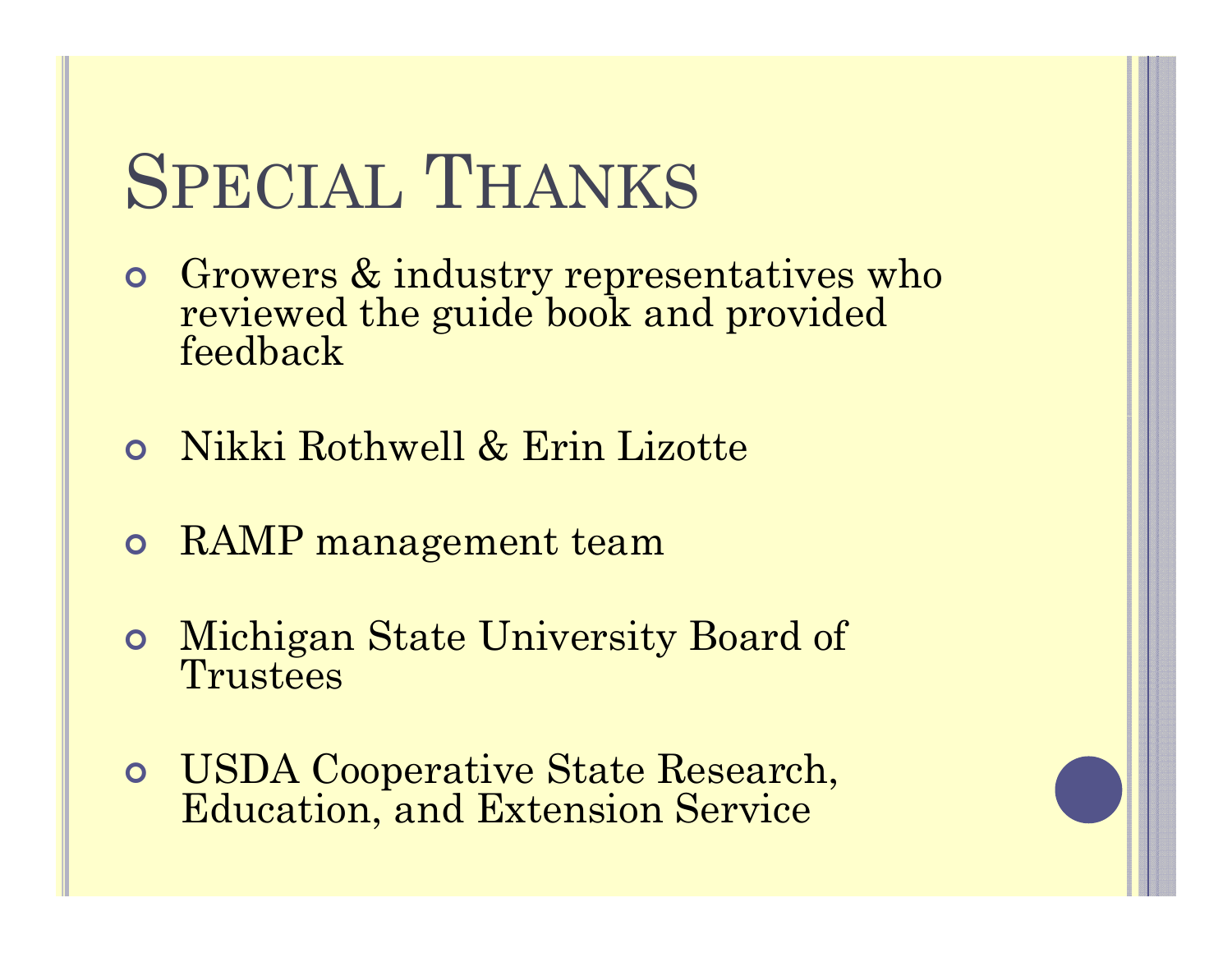#### OVERVIEW

Background – RAMP I & II

Tart Cherry IPM Framework

Self-Assessment Guide

IPM Scores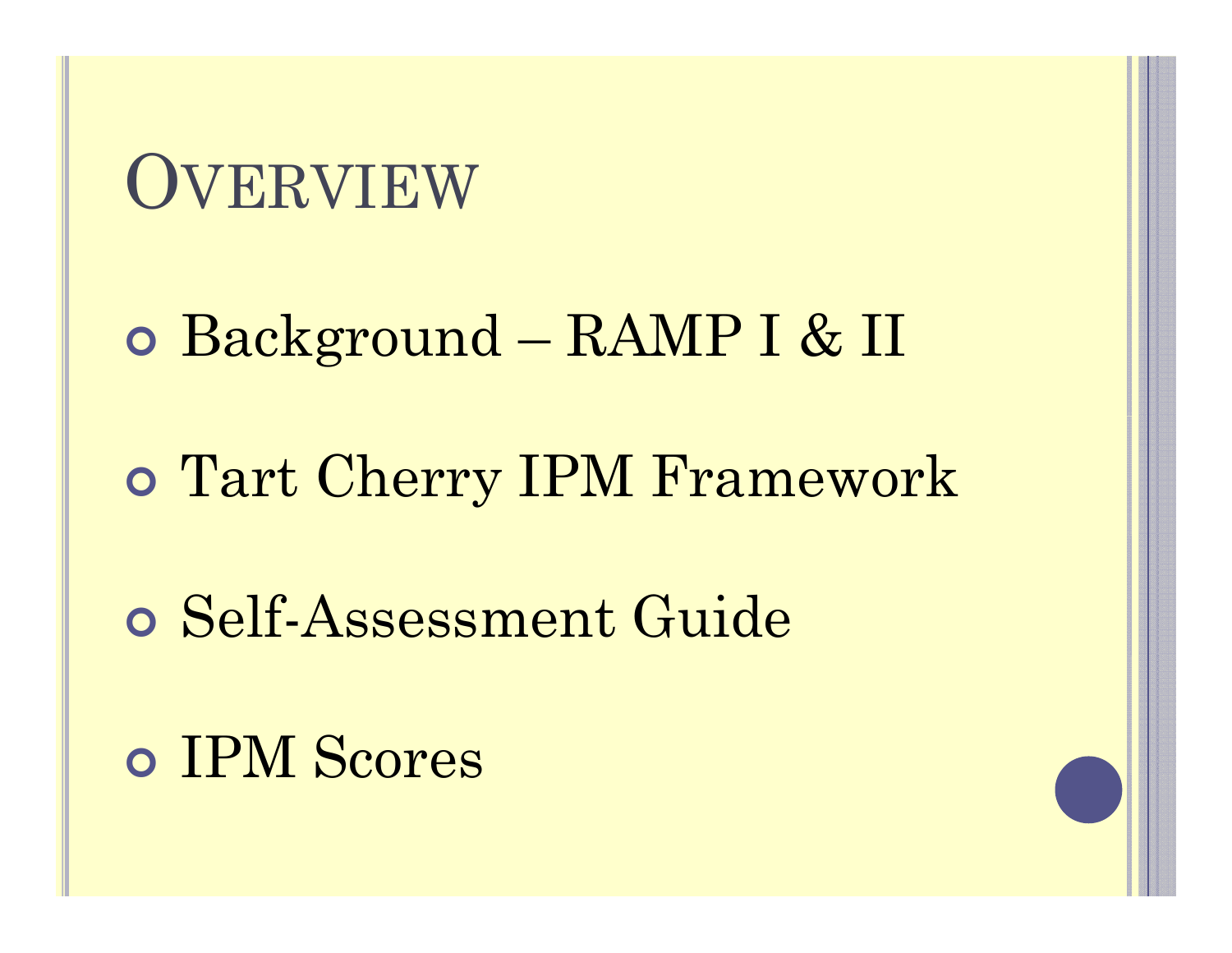# RAMP I & II

- Increase the likelihood of IPM adoption and self-reported use of IPM
- Test and refine innovative project evaluation system that measures the adoption of biointensive IPM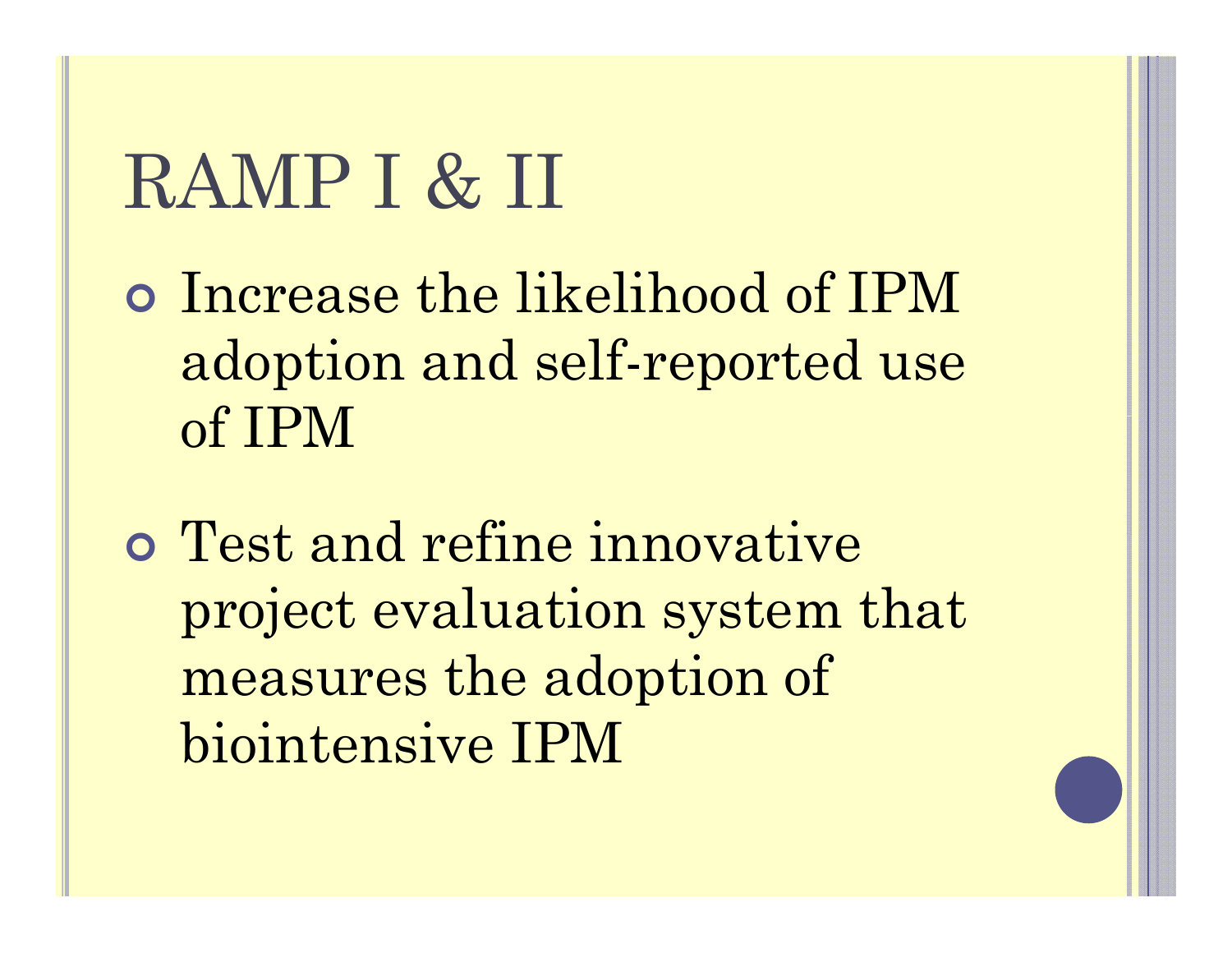## IPM FRAMEWORK

- Researched existing programs
- o Defined the organizing structure • Strategies  $\rightarrow$  Tactics  $\rightarrow$  Tools
- o Identify and weight practices
- **o** Ground-truth
	- $\bullet$ Grower & industry focus groups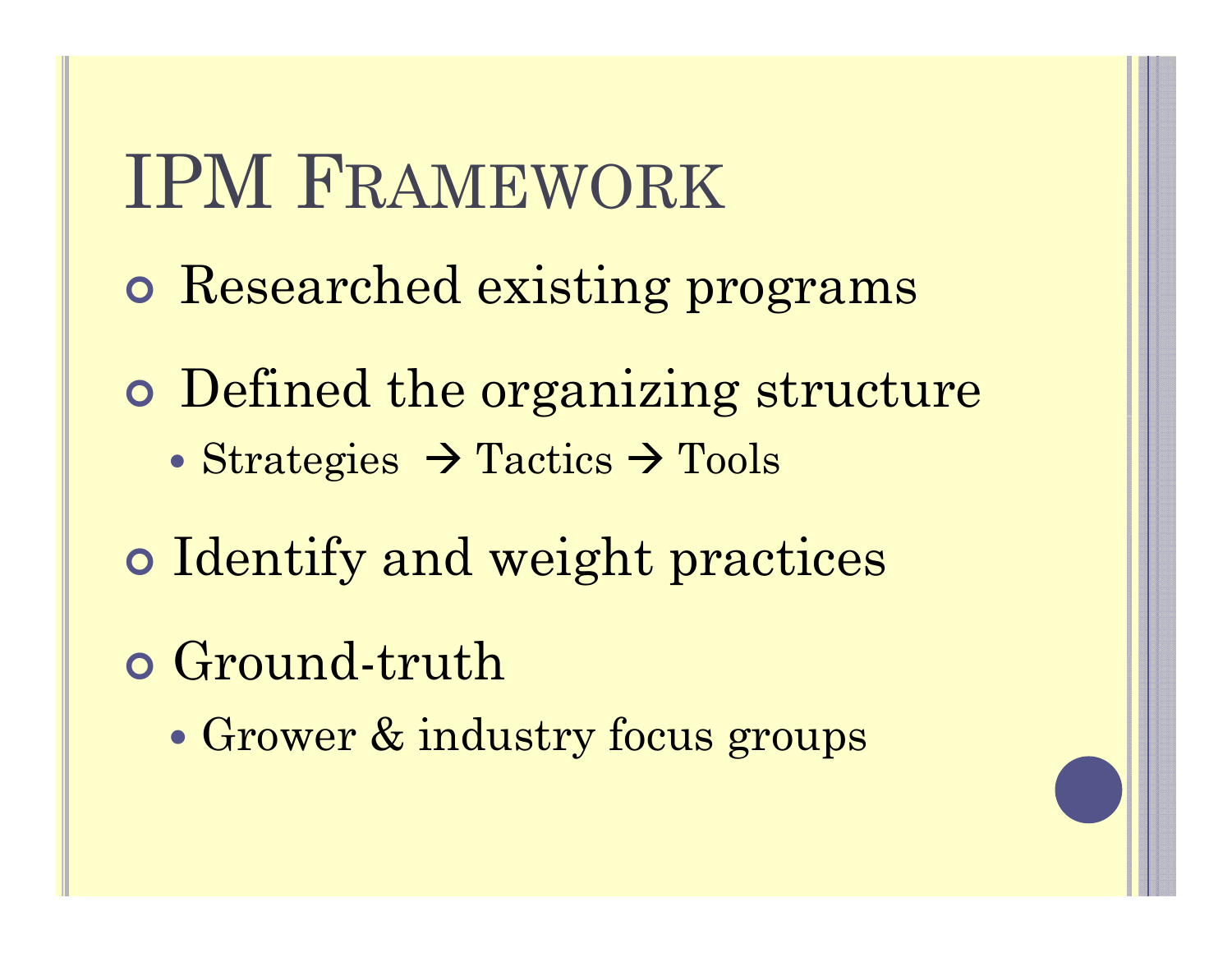#### SELF-ASSESSMENT GUIDE

- Assess your level of IPM
- Compiled resource of tart cherry IPM practices
- Plan to improve your operation
- Resource for MAEAP and EQIP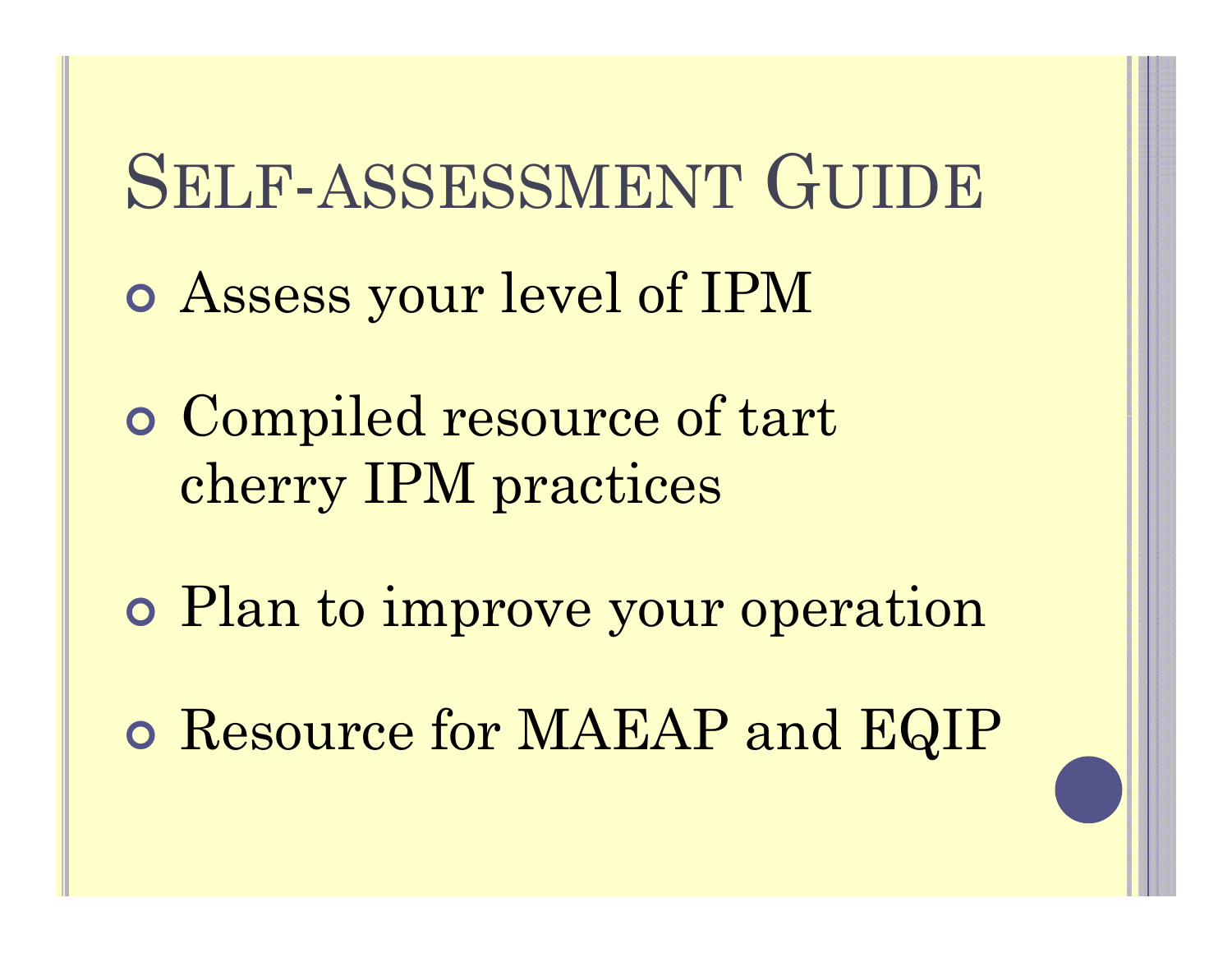#### KEY SOURCES

- www cherries msu edu www.cherries.msu.edu
- 2012 Michigan Fruit Management Guide
- Fruit Crop Ecology and Management
- A Pocket Guide for IPM Scouting in Stone Fruit

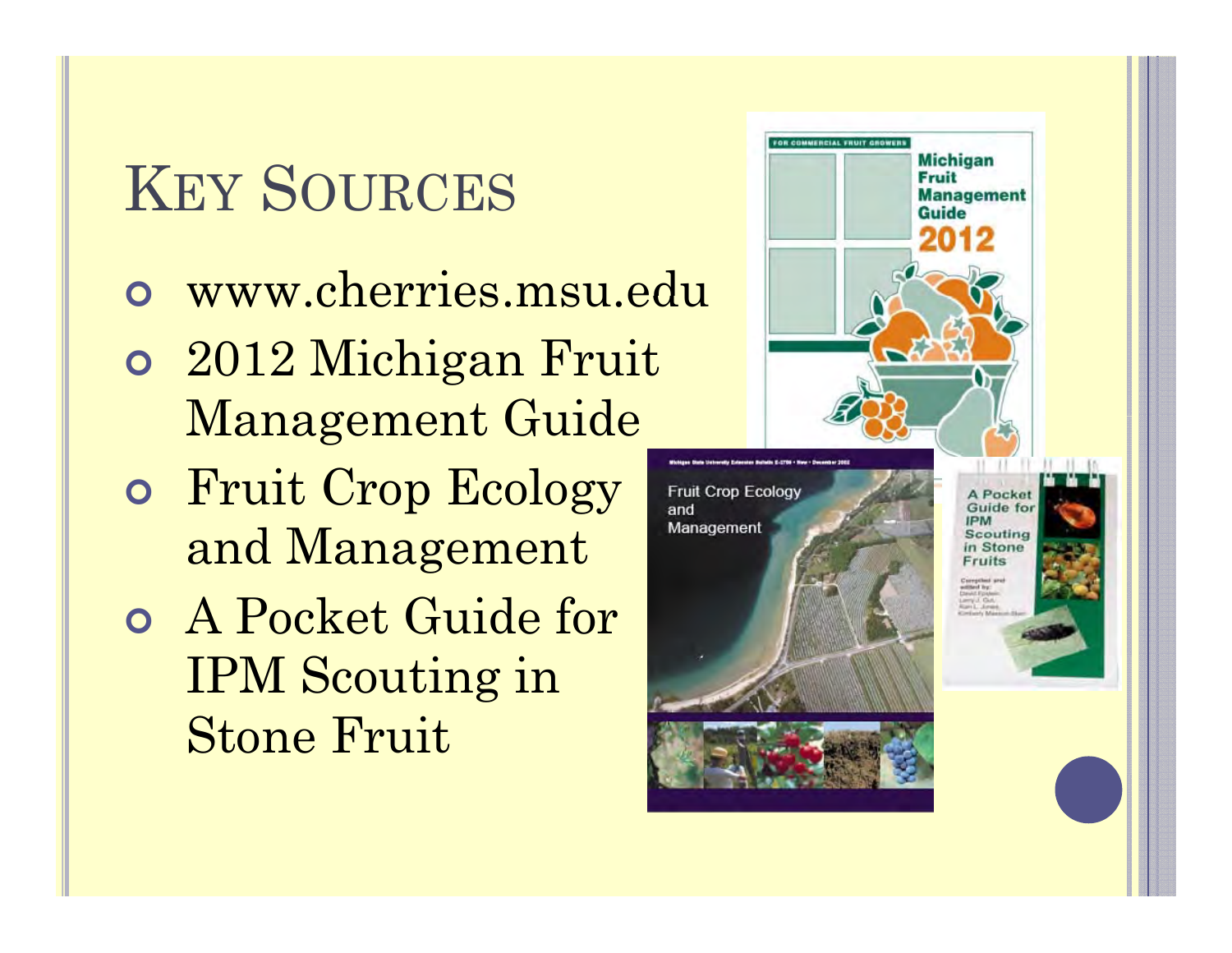WHAT'S IN IT? Reference guide 4 Strategies 21 Tactics 73 tools

 Tally sheets Additional Resources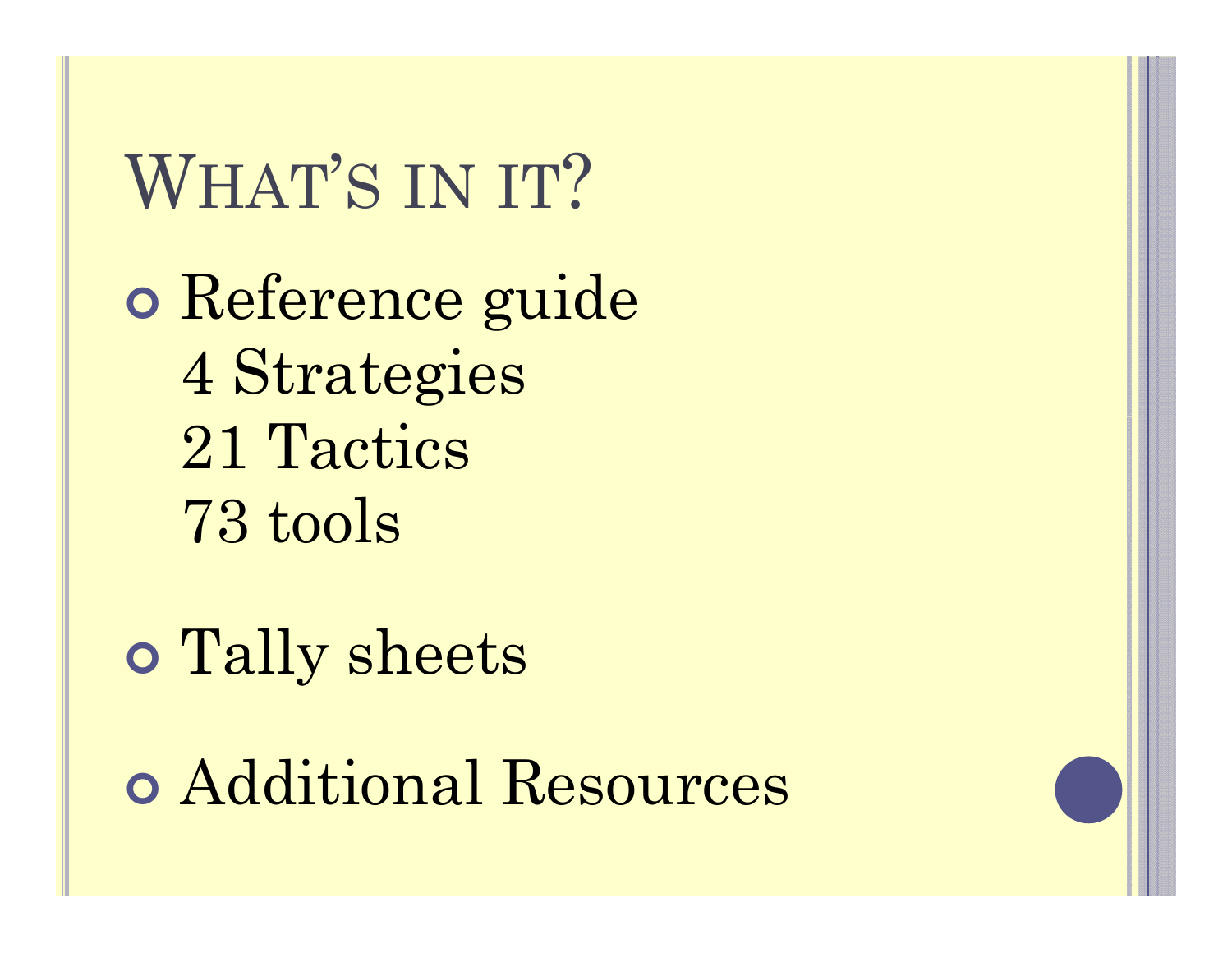## REFERENCE GUIDE

#### 4 Chapters

o 1 tactic per page

#### Tools and points

#### Tart Cherry IPM Self-Assessment Reference Guide **ADVANCE REVIEW DRAFT**

Use sampling & monitoring for insect & disease management decisions (15 points)

| Tool                                                             |                      | <b>Preside</b><br><b>Points</b> | <b>Youth</b><br><b>Points</b> |
|------------------------------------------------------------------|----------------------|---------------------------------|-------------------------------|
| Use cherry fruit-fly traps                                       | Block-specific       |                                 |                               |
|                                                                  | Non block-specific   |                                 |                               |
| Use pheromone-baited traps for monitoring insect                 | Block-specific       |                                 |                               |
| pests (leafrollers, borers, green fruit worm)                    | Non block-specific   |                                 |                               |
| Use plum curculio traps and/or monitor with<br>visual inspection | Block-specific       |                                 |                               |
|                                                                  | Non block-specific   |                                 |                               |
|                                                                  | <b>Tatal Painter</b> | 15                              |                               |

The date of first emergence, as well as subsequent activity, of CFF can be monitored using yellow sticky traps baited with ammonium acetate. The greater the number of traps deployed per acre (at least one trap per 2.5 acres),<br>the greater the confidence level in basing treatment decisions on fly catch. Proper trap maintenance is crucial to trap effectiveness. Use on-farm fly catches along with regional trapping information to determine control treatment timing. Basing treatment decisions solely on regional information may lead to unnecessary insecticide applications. (excerpted from A Pocket Guide for IPM Scouting in Stone Fruits).



Sex pheromones are powerful chemical attractants emitted by female insects. These chemicals



are detected by the males, assisting them in locating unfertilized females for mating. Some pheromones attract only one type of insect, while others attract several related species. Pheromone traps are not intended for controlling pests alone, but aid in determining if a pest is present and whether a population is increasing, peaking, or decreasing. This information is essential in determining when and how often to time control actions.

Traps come in several designs, capitalizing on certain behaviors of some insects, such as a tendency to fly upward or search for protected sites. Color may also influence attractiveness. (excerpted from Pheromone Traps for Insect Pest Management, revised by Thomas Kowalsick (Cornell Cooperative Extension Horticulture Leaflet, 2008).

Pyramid traps are the most efficient means of monitoring plum curculio activity early in the season. These traps outperform in-tree screen traps in adult capture about 2:1 in many seasons. Baiting traps with lures (plum essence or benzaldehyde) significantly increases trap catch, but the addition of pheromone baits only slightly increase (1.2:1) plum curculio captures in either trap.



Traps are a good indicator of likely plum curculio pressure in the area<br>and should be placed on the borders of orchards where producers or scouts have observed damage in past years. Forecast models for plum curculio are available at Enviro-weather (http://www.enviroweather.msu.edu/home). Select a weather station from the map that is closest to your location.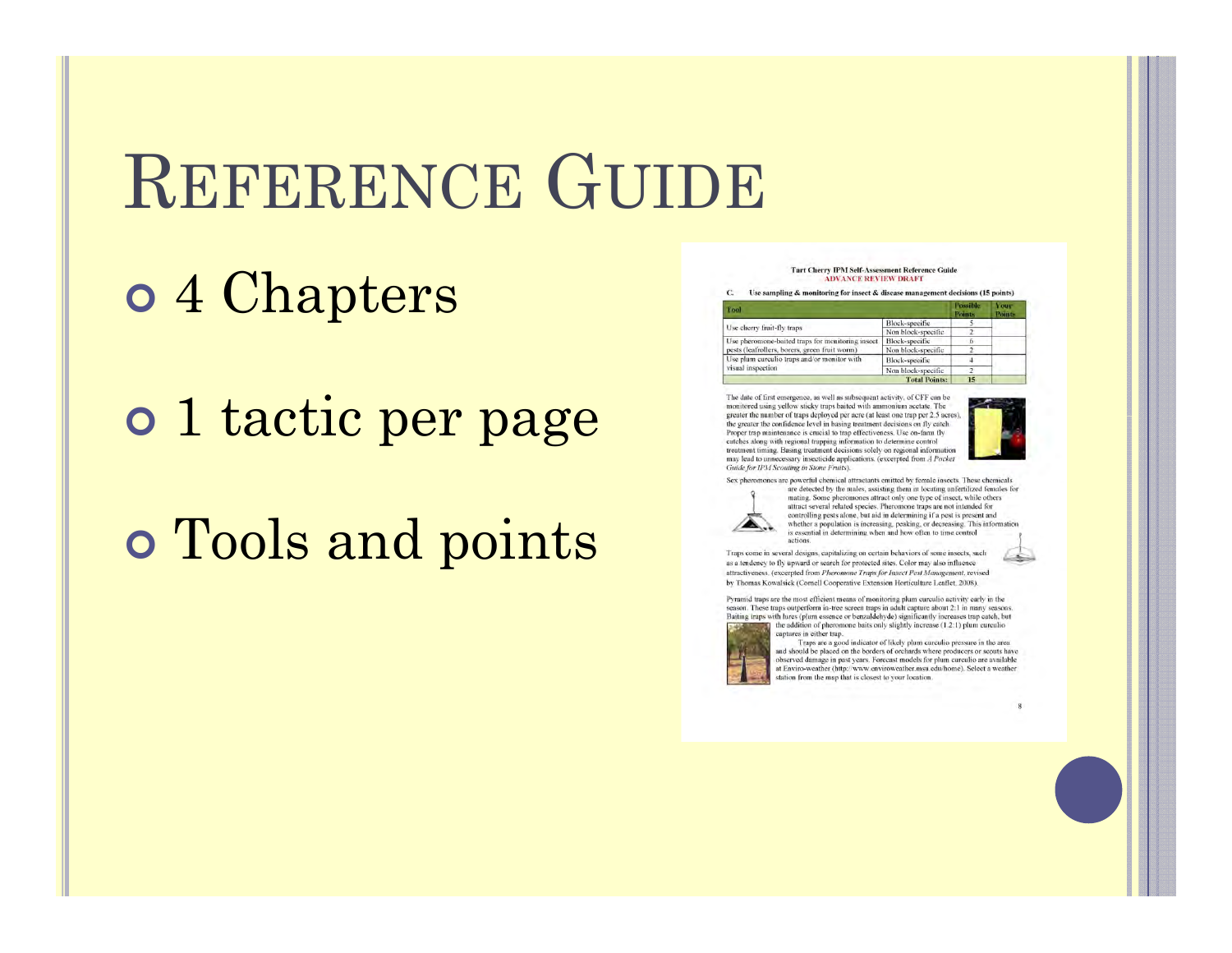# TALLY SHEETS

- Facilitates scoring
- o Reference guide page numbers
- o Points
- o MAEAP Fruit\*A\*Syst practices

|       | <b>Tart Cherry IPM Self Assessment Guide</b><br><b>TALLY SHEETS</b><br>Tactic: Use monitoring & sampling for mite management decisions<br>D. |                           |                       |                                             |
|-------|----------------------------------------------------------------------------------------------------------------------------------------------|---------------------------|-----------------------|---------------------------------------------|
| Page. | <b>Tool</b>                                                                                                                                  | Possible<br><b>Points</b> | Your<br><b>Points</b> | <b>MAEAP</b><br>Fruit*A*Svst<br>Practice(s) |
| 9     | Use economic thresholds for mite management<br>decisions                                                                                     | 4                         |                       | 3.01, 3.03                                  |
|       | <b>Total Points:</b>                                                                                                                         | $\overline{a}$            |                       |                                             |

| Page | Tool                                                                                      | Possible<br><b>Points</b> | Vour<br><b>Points</b> | <b>MAEAP</b><br>Fruit*A*Syst<br>Practice(s) |
|------|-------------------------------------------------------------------------------------------|---------------------------|-----------------------|---------------------------------------------|
| 10   | Make herbicide decisions based on systematic<br>survey of orchard for weed identification |                           |                       | 3.01, 3.02                                  |
|      | <b>Total Points:</b>                                                                      |                           |                       |                                             |

| Page                                    | Tool<br>On-farm weather station (4 pts each; max 8) |                                | <b>Possible</b><br><b>Points</b> | <b>Your</b><br><b>Points</b> | <b>MAEAP</b><br>Fruit*A*Syst<br>Practice(s) |
|-----------------------------------------|-----------------------------------------------------|--------------------------------|----------------------------------|------------------------------|---------------------------------------------|
|                                         |                                                     |                                | 8                                |                              | 3.01, 3.03,<br>3.04                         |
| 11                                      | Consult Enviro-weather<br>or other weather-based    | Before every spray<br>decision |                                  |                              | 3.01, 3.03,                                 |
| models (credit for one or<br>the other) | About every week<br>during the season               | $\overline{2}$                 |                                  | 3.04                         |                                             |
|                                         |                                                     | <b>Total Points:</b>           | 12                               |                              |                                             |

Tactic: Maintain pesticide and scouting reports

| Page. | Tool                                                       | <b><i>CONSTRUCTION</i></b><br><b>Points</b> | .<br><b>Points</b> | Fruit <sup>*</sup> A*Syst<br>Practice(s) |
|-------|------------------------------------------------------------|---------------------------------------------|--------------------|------------------------------------------|
|       | Electronic or                                              |                                             |                    | 3.01, 3.20                               |
| 12    | Written records                                            |                                             |                    |                                          |
|       | Review report histories to inform management<br>decisions' | $\overline{2}$                              |                    | 3.01, 3.20                               |
|       | <b>Total Points:</b>                                       | $\bf{8}$                                    |                    |                                          |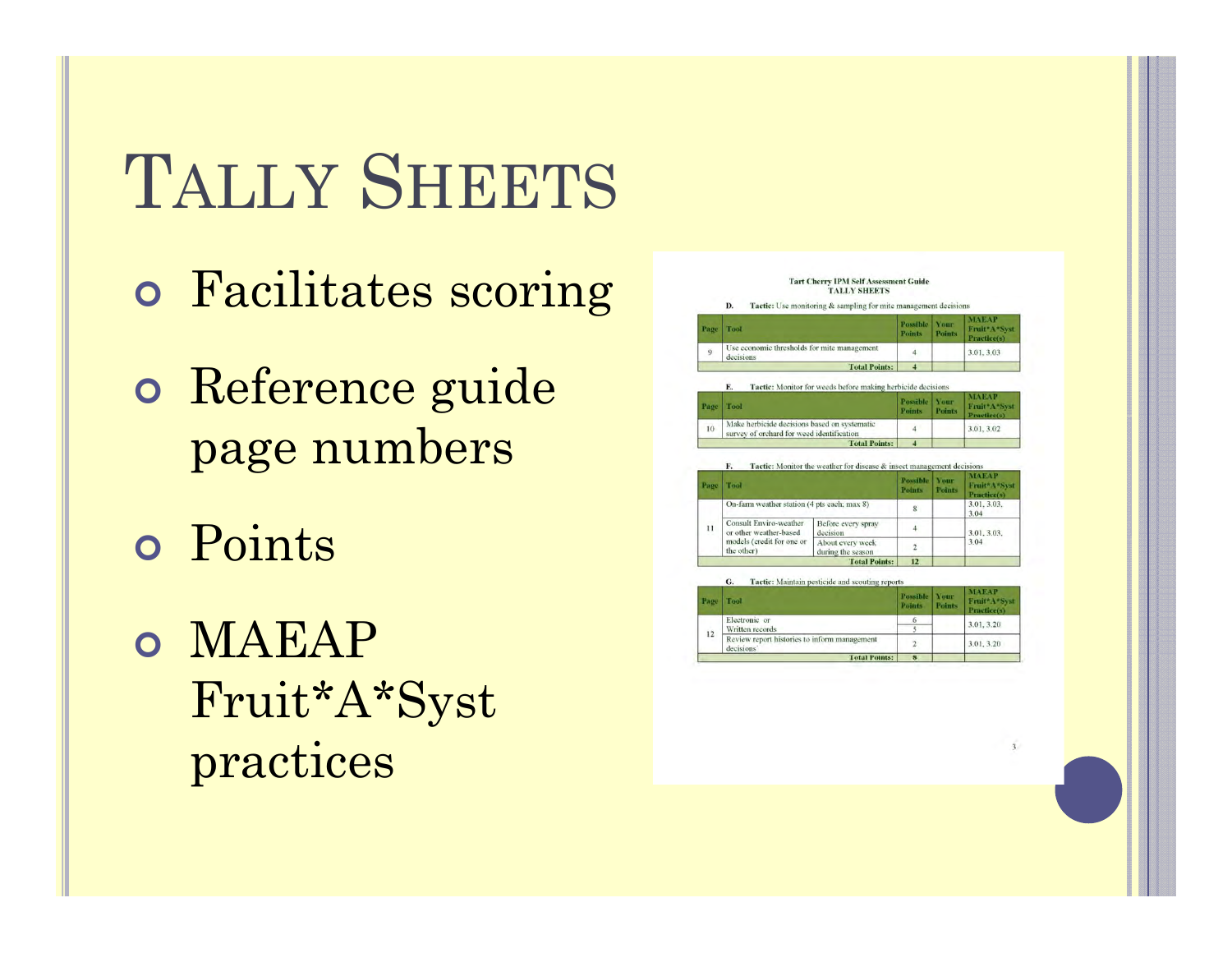#### TALLY SHEETS – PAGE 8

Summary Table

IPM Scale

**Tart Cherry IPM Self Assessment Guide<br>TALLY SHEETS** 

| Page           | <b>Strategy</b> | Points | Possible<br><b>Points</b> |
|----------------|-----------------|--------|---------------------------|
|                |                 |        | 52                        |
| $\overline{A}$ |                 |        | 80                        |
|                | 3               |        | 78                        |
| $7\phantom{.}$ | 4               |        | $\mathbf{Q}$              |
|                | Bonus           |        | 16                        |
|                | <b>Totals</b>   |        | 219                       |

| <b>Tart Cherry IPM Scale</b> |                    |  |  |
|------------------------------|--------------------|--|--|
| <b>Not IPM</b>               | $1 - 54$ points    |  |  |
| Low IPM                      | $55 - 109$ points  |  |  |
| Medium IPM                   | $110 - 164$ points |  |  |
| <b>High IPM</b>              | $165 - 219$ points |  |  |

To determine your current level of IPM, complete the summary table by recording your total points for each strategy. The page where you can find each strategy's total is listed in the first column for convenience. After you have added up your total, find where it falls on the IPM scale example on the right. If you secred below 55 points, your current practices are not<br>considered IPM. Scores between 55 and 109 are low IPM, meaning that you use some IPM practices, but there is room for greater use of IPM practices. Scores between 110 and 164 points are considered medium IPM. This is where the majority of tart cherry producers will find themselves. High, or bio-intensive, IPM include all scores above 165 points. If you find yourself here, you are among the top IPM producers for tart cherries in the US.

You can use the following pages to create an action plan to improve your IPM score.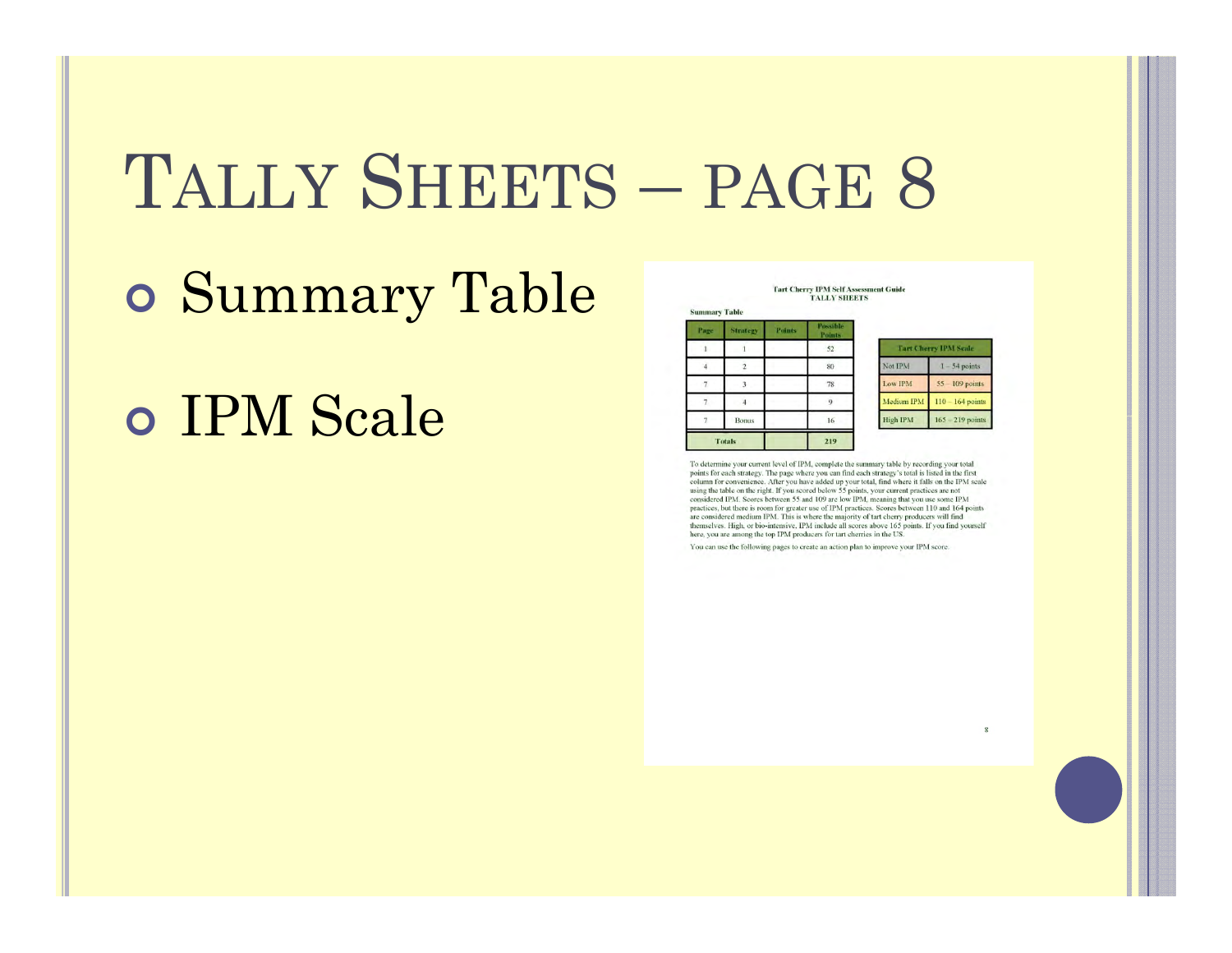# TALLY SHEETS – PAGE 9

- Action Plan for Improvement
- Tools: "Receive advanced IPM training"
- **o** Reference guide: p 2
- o Notes: contact NWMHRS, find out dates & cost, sign up, go to training
- **o** Completion Date: February 20-21, 2012

#### Tart Cherry IPM Self Assessment Guide **TALLY SHEETS**

#### **Action Plan for Improveme**

To create an action plan to improve your IPM score, first select the tactics and tools that your are not currently using and record them in the tables that follow. You can note the reference guide page number to find information about the tactic. In the notes, column, describe the steps ecessary for you to begin implementing the tool, or practice. For example, you might start with the name and number of your local extension agent, list some reference materials to gather or buy, such as MSUE Bulletins, or write down some websites to visit. In the last column, record the date you have completion date - this is the date when you can state that you have begun to utilize the IPM tool. You can add additional pages as necessary

| Tools | <b>Strategy 1: Knowledge &amp; Continuing Education</b><br>Reference<br><b>Guide</b><br>Page | Notes: people to contact, reference<br>materials, to-do items, etc. | <b>Completion</b><br>Date |
|-------|----------------------------------------------------------------------------------------------|---------------------------------------------------------------------|---------------------------|
|       |                                                                                              |                                                                     |                           |
|       |                                                                                              |                                                                     |                           |
|       |                                                                                              |                                                                     |                           |
|       |                                                                                              |                                                                     |                           |
|       |                                                                                              |                                                                     |                           |
|       |                                                                                              |                                                                     |                           |
|       |                                                                                              |                                                                     |                           |
|       |                                                                                              |                                                                     |                           |
|       |                                                                                              |                                                                     |                           |
|       |                                                                                              |                                                                     |                           |
|       |                                                                                              |                                                                     |                           |
|       |                                                                                              |                                                                     |                           |
|       |                                                                                              |                                                                     |                           |
|       |                                                                                              |                                                                     |                           |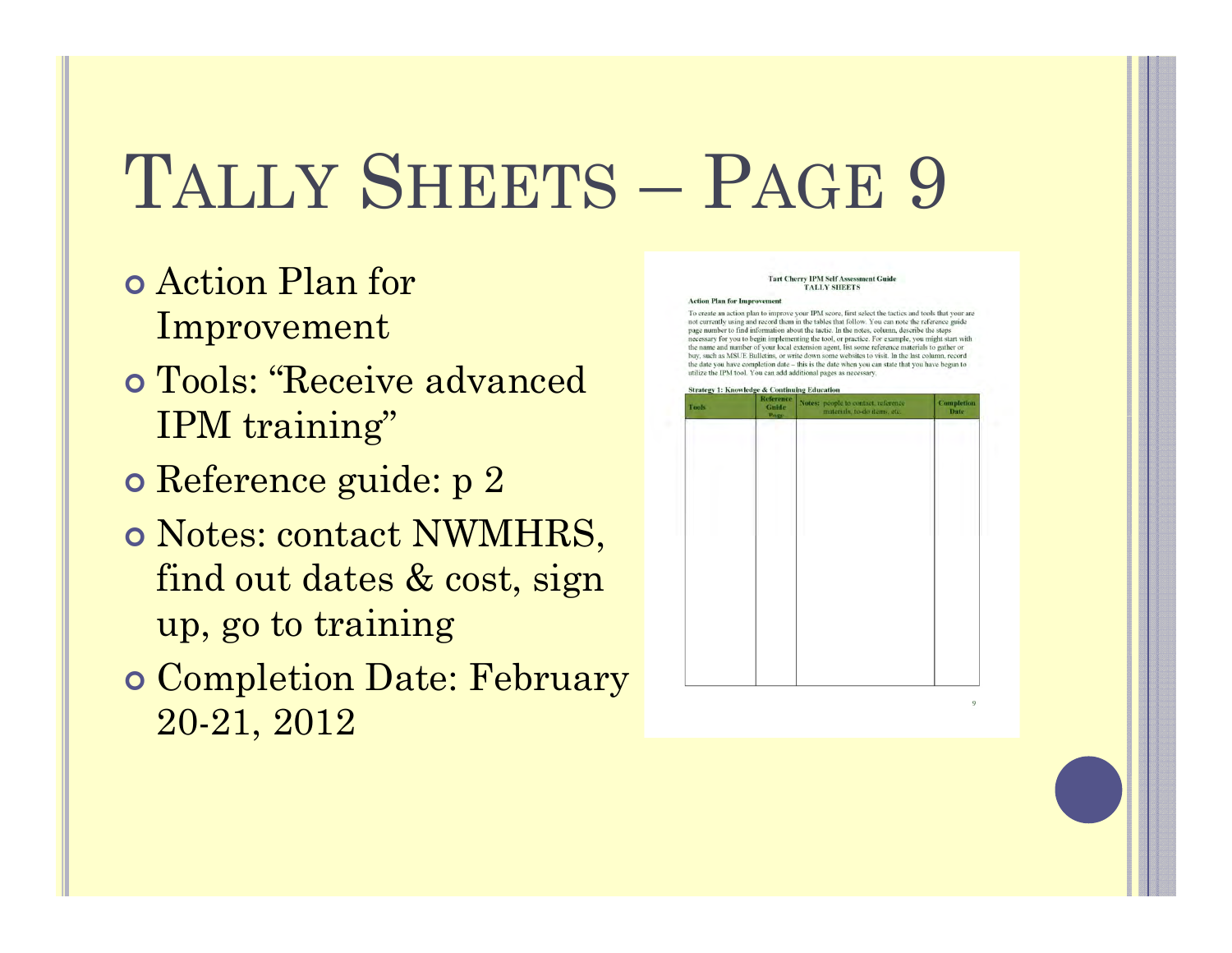# ADDITIONAL RESOURCES

- Websites & publications
- EQIP references
- MDA GAAMPS for Pest Utilization and Pest Control
- MAEAP Crop\*A\*Syst for Fruit Producers

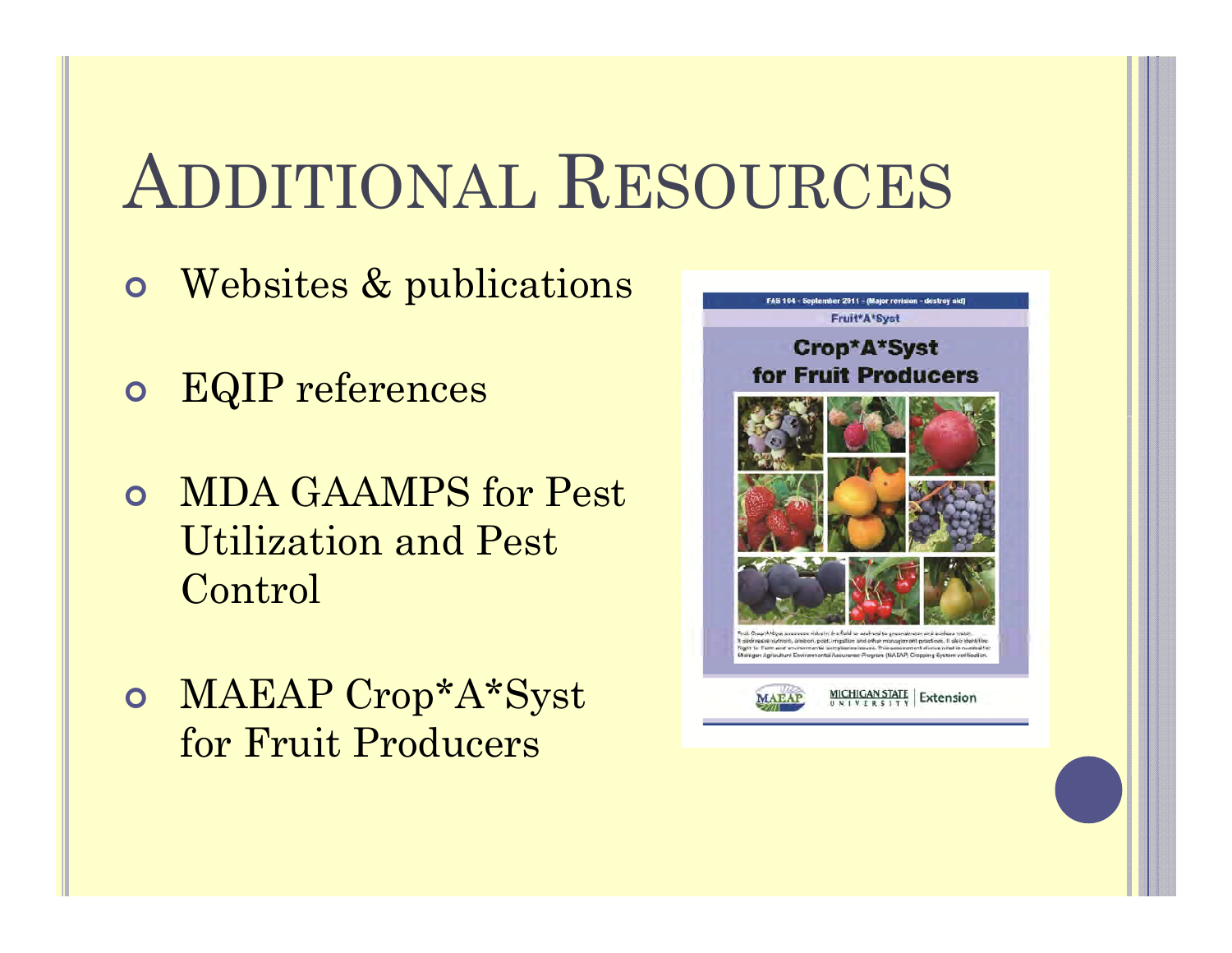# SURVEY METHODS

- Pilot test
- Mailed to growers
- Reminder postcard
- o 2<sup>nd</sup> Mailing

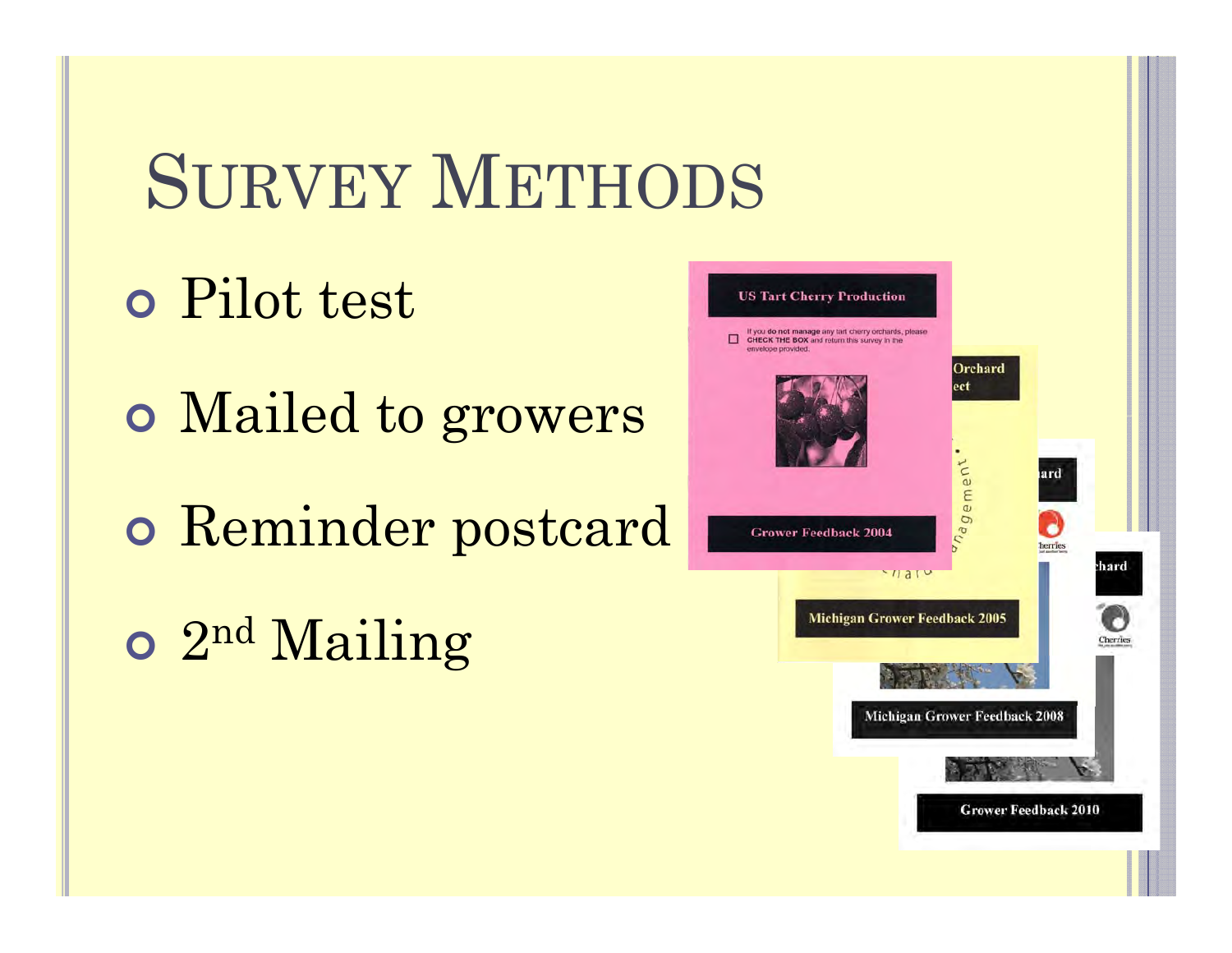### RESPONSE RATES

| <b>State</b>      |     |     | 2004 (N=757) 2008 (N=599) 2010 (N=517) |
|-------------------|-----|-----|----------------------------------------|
| Utah              | 81% | 57% | 50%                                    |
| <b>IWisconsin</b> | 60% | 61% | 49%                                    |
| Michigan          | 54% | 44% | 32%                                    |
| <b>NY</b>         | 44% | 40% | 28%                                    |
| <b>Overall</b>    | 54% | 45% | 35%                                    |

| <b>Growing Season</b>     |        | 2003 (N=401) 2007 (N=265) 2009 (N=174) |        |
|---------------------------|--------|----------------------------------------|--------|
| <b>Survey total acres</b> | 32.405 | 27,072                                 | 21.373 |
| <b>NASS acres</b>         | 37,300 | 37,412                                 | 37,412 |
| <b>Survey % of NASS</b>   | 87%    | 72%                                    | 57%    |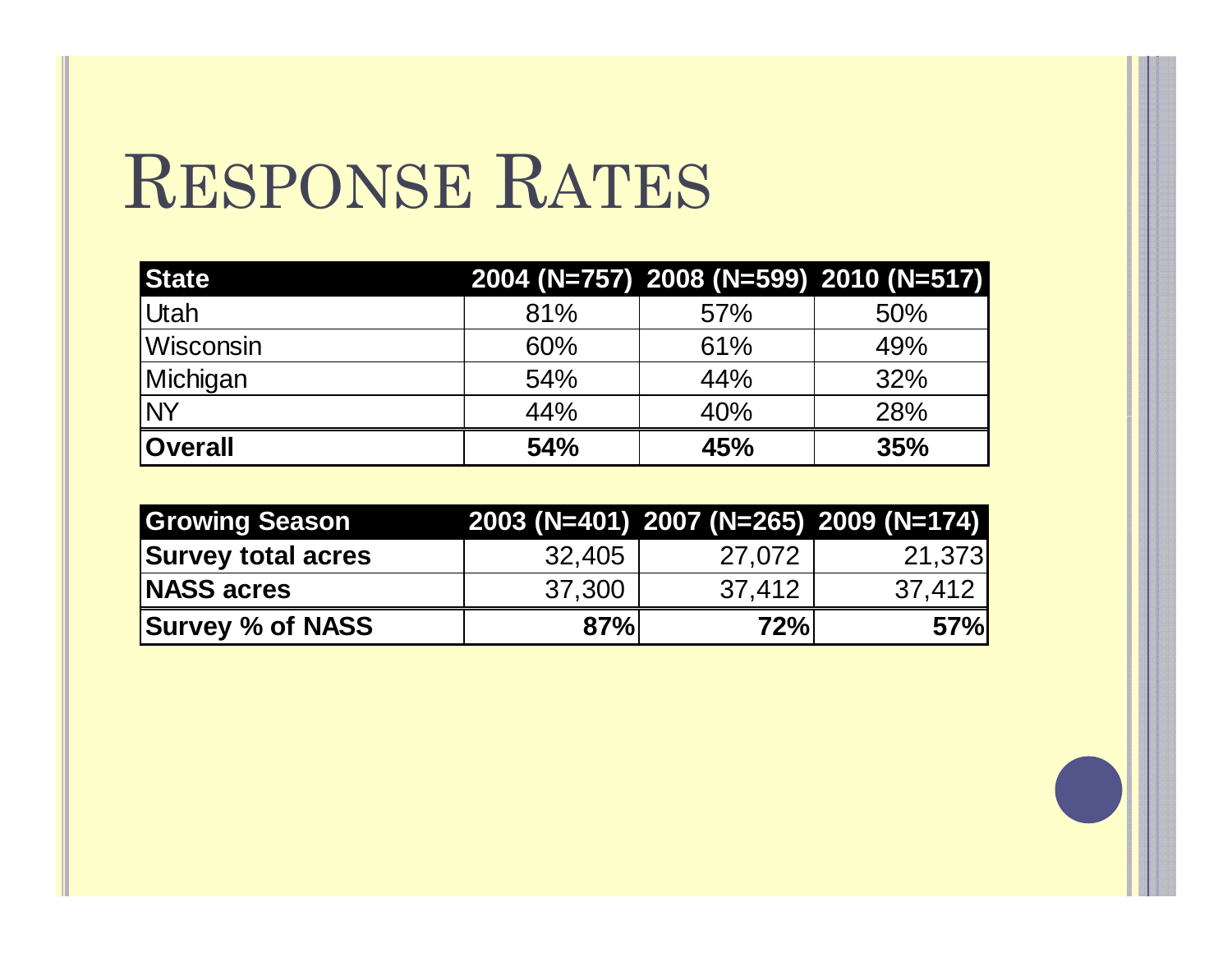## SELF-REPORTED IPM USE

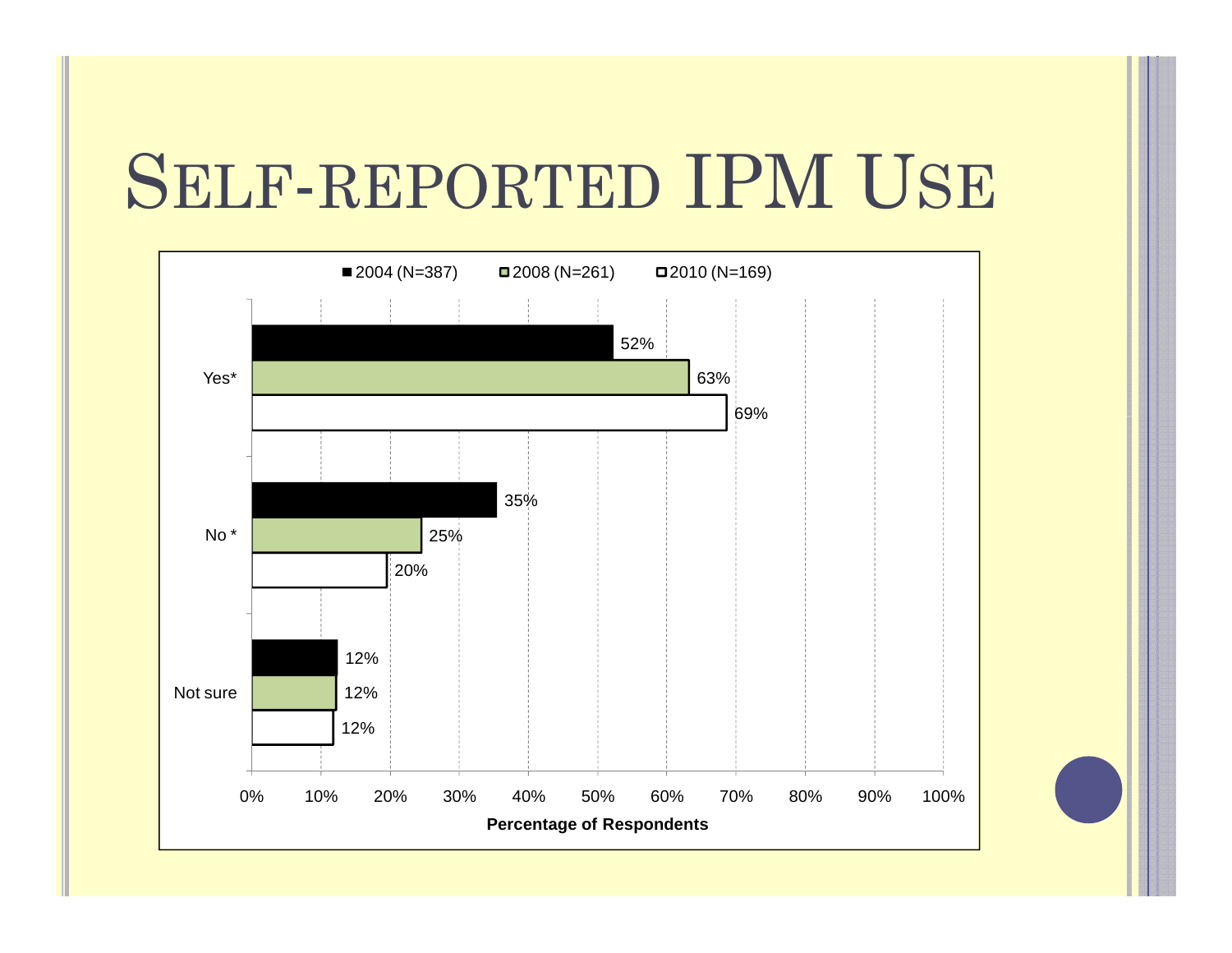### IPM SCORES 2010

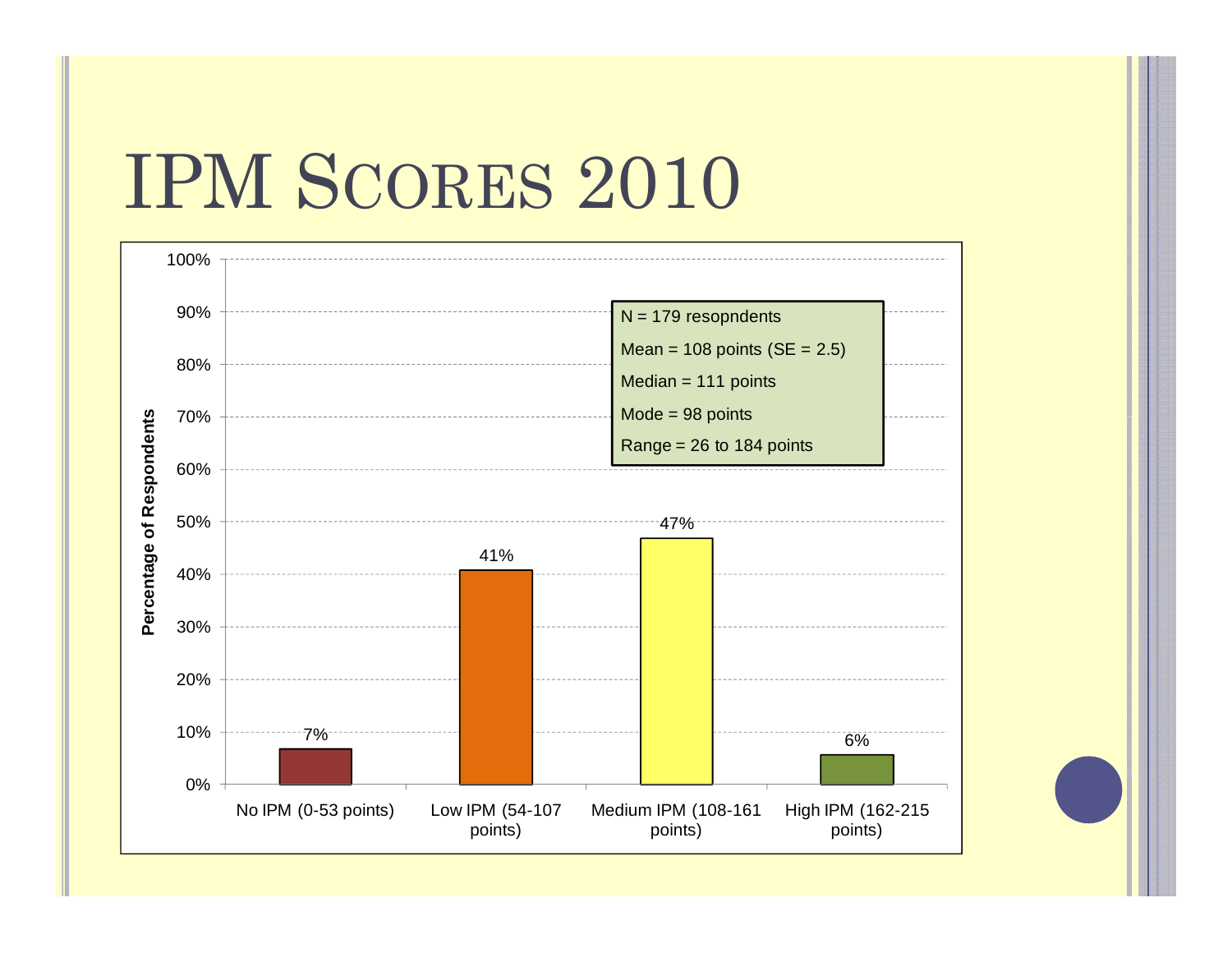## IPM SCORES 2004 - 2010

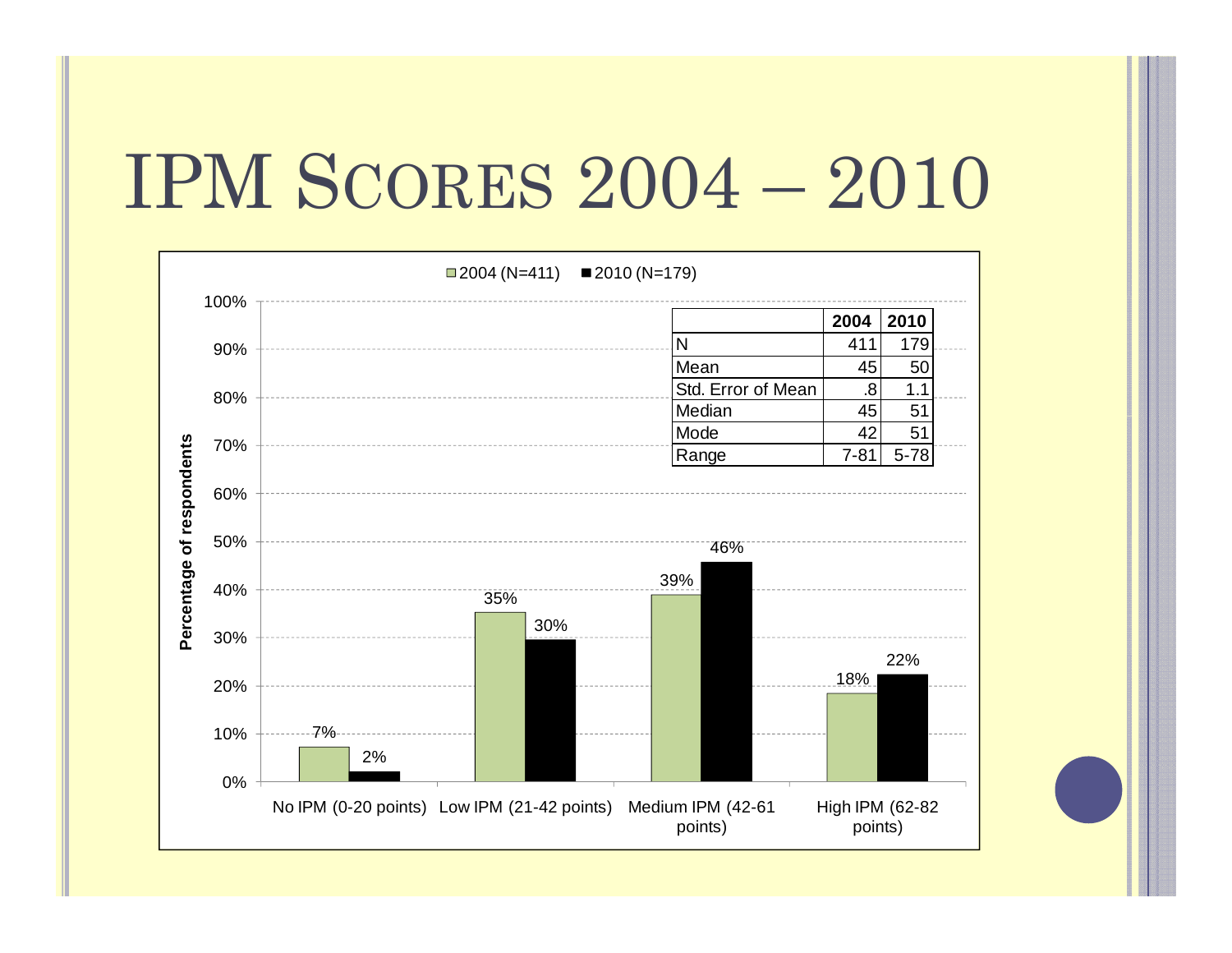# STRATEGY 1 KNOWLEDGE & EDUCATION

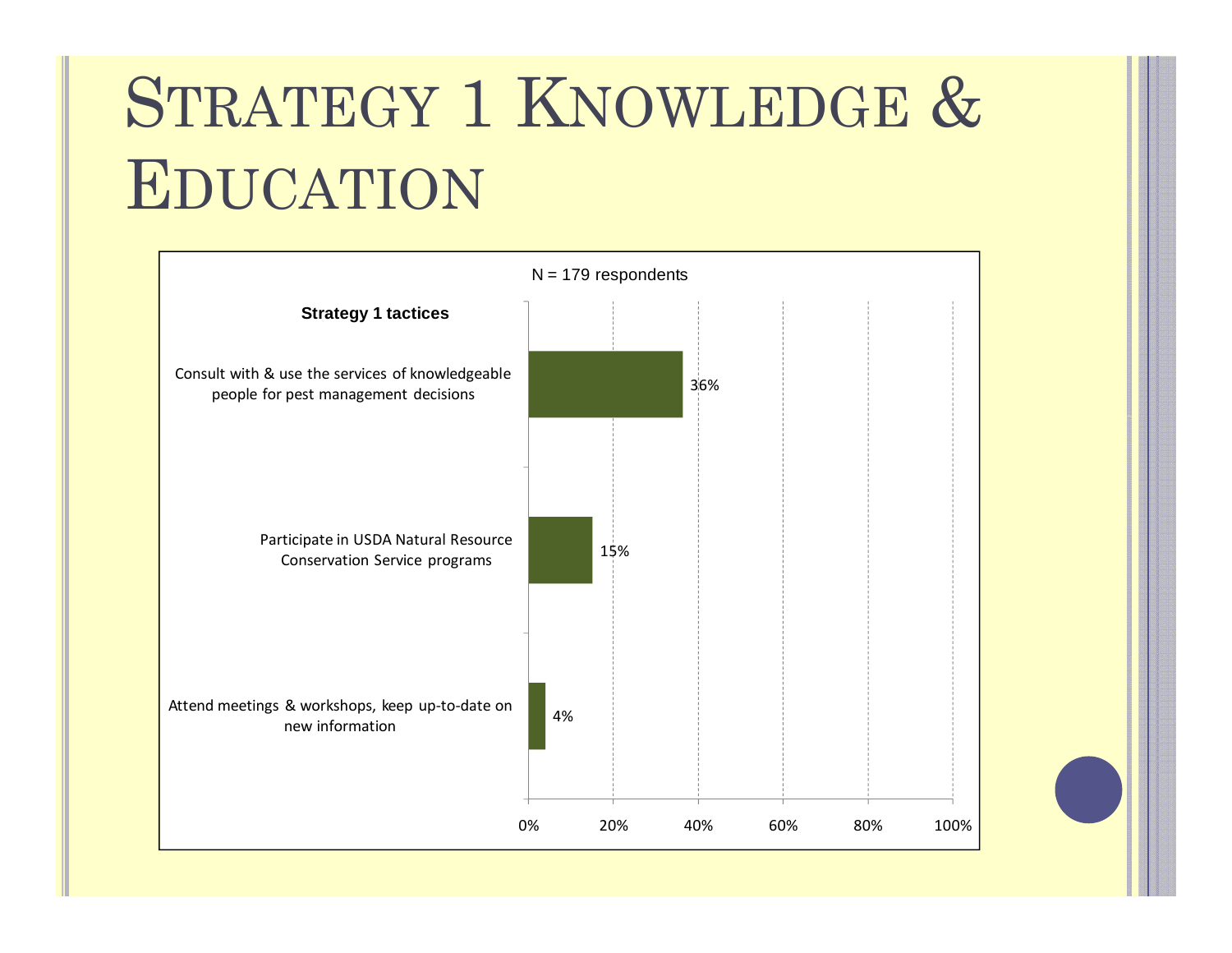#### STRATEGY 2 - MONITORING

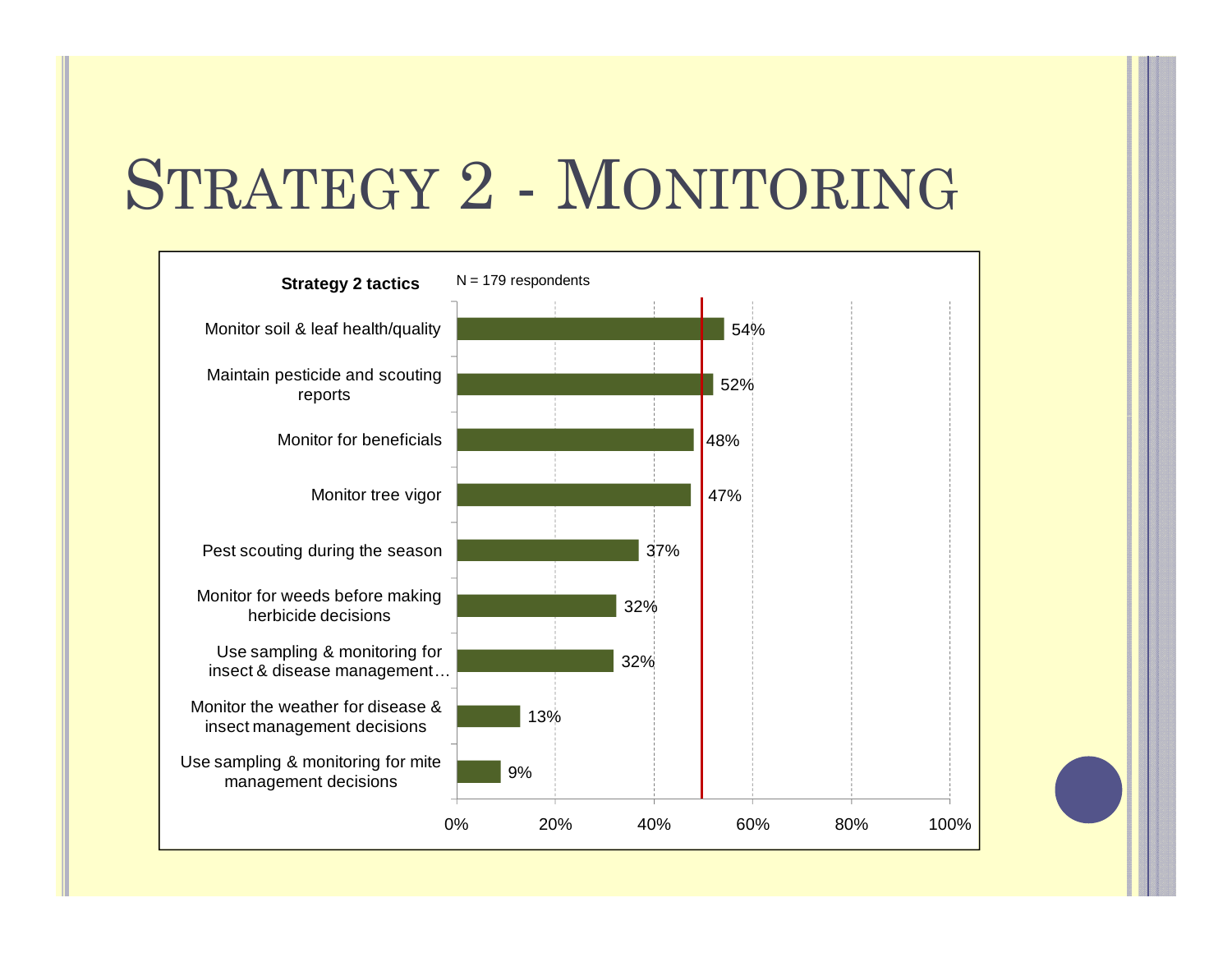#### STRATEGY 3 – PEST SUPPRESSION